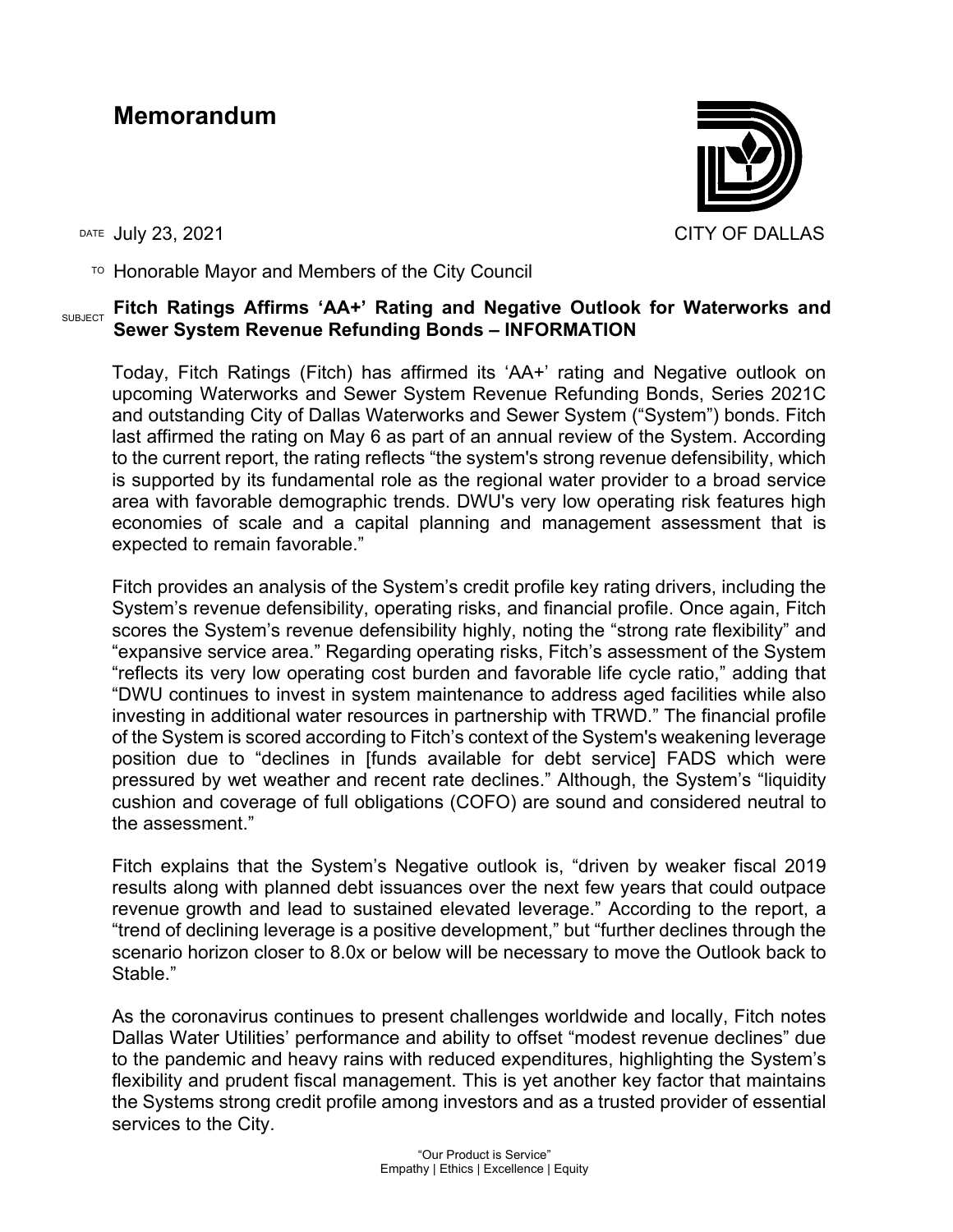DATE July 23, 2021

## SUBJECT **Fitch Ratings Affirms 'AA+' Rating and Negative Outlook for Waterworks and Sewer System Revenue Refunding Bonds – INFORMATION**

Please find attached the report provided by Fitch. If you have any questions or need further information, please do not hesitate to contact me.

M. Elgabath Reich

Chief Financial Officer

[Attachment]

c: T.C. Broadnax, City Manager Chris Caso, City Attorney Mark Swann, City Auditor Bilierae Johnson, City Secretary Preston Robinson, Administrative Judge Kimberly Bizor Tolbert, Chief of Staff to the City Manager Majed A. Al-Ghafry, Assistant City Manager Jon Fortune, Assistant City Manager Joey Zapata, Assistant City Manager Dr. Eric A. Johnson, Chief of Economic Development & Neighborhood Services M. Elizabeth (Liz) Cedillo-Pereira, Chief of Equity and Inclusion Directors and Assistant Directors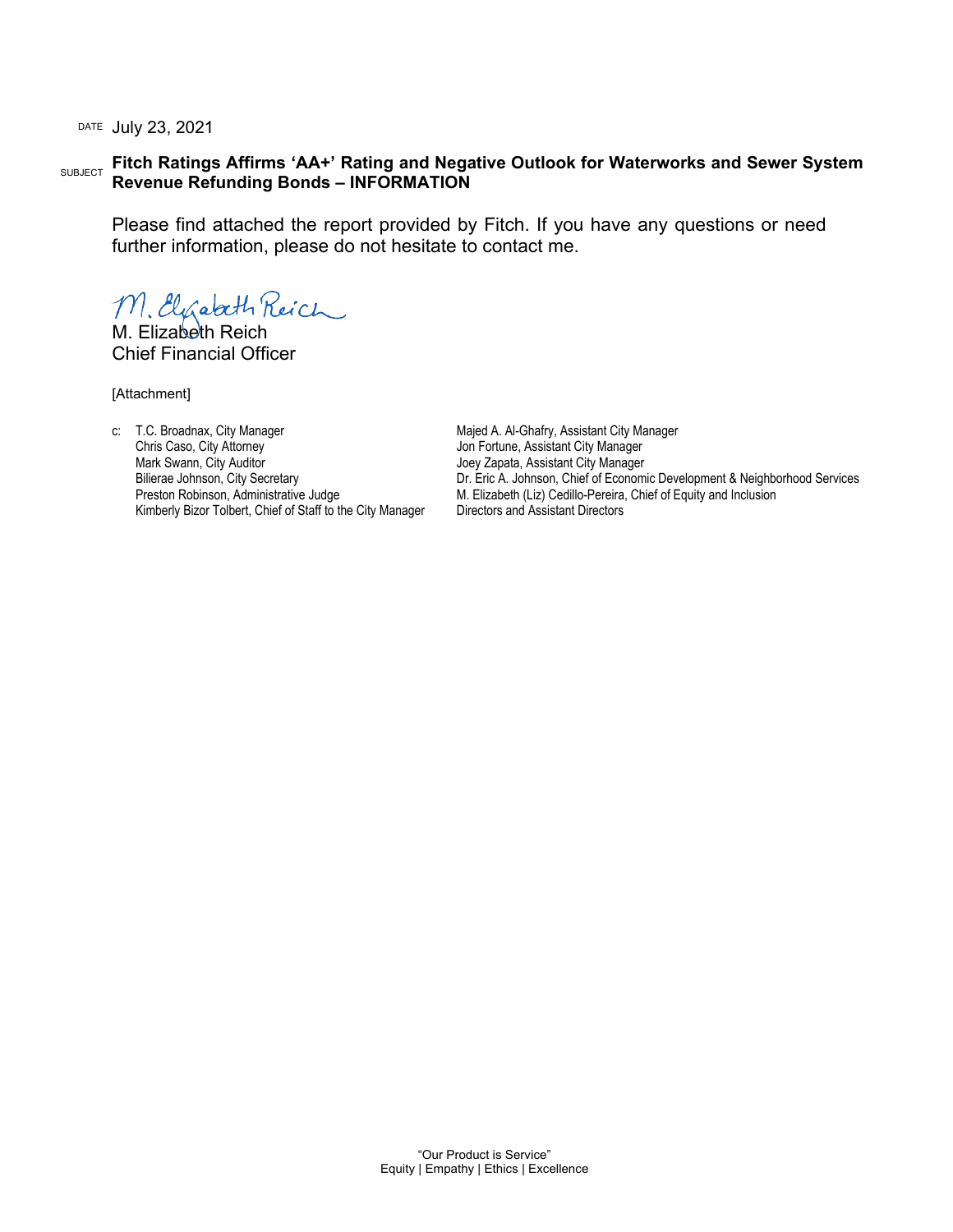

## RATING ACTION COMMENTARY

# Fitch Rates Dallas, TX's Water & Sewer Revs 'AA+'; Outlook Negative

Fri 23 Jul, 2021 - 1:45 PM ET

Fitch Ratings - Austin - 23 Jul 2021: Fitch Ratings has assigned a 'AA+' rating to the following city of Dallas (the city) bonds:

--Approximately \$135.87 million waterworks and sewer systems revenue refunding bonds, series 2021C.

The bonds are scheduled to sell via competitive bid Aug. 24. Proceeds will be used to refund outstanding commercial paper notes of the city's water and sewer system (DWU or the system).

Fitch also affirms the 'AA+' rating on approximately \$2 billion of outstanding system revenues bonds.

Fitch has assessed the city's system standalone credit profile (SCP) at 'aa+'. The SCP represents the credit profile of the system on a stand-alone basis irrespective of its relationship with and the credit quality of the city of Dallas, TX (Issuer Default Rating 'AA'/Stable).

The Rating Outlook is Negative.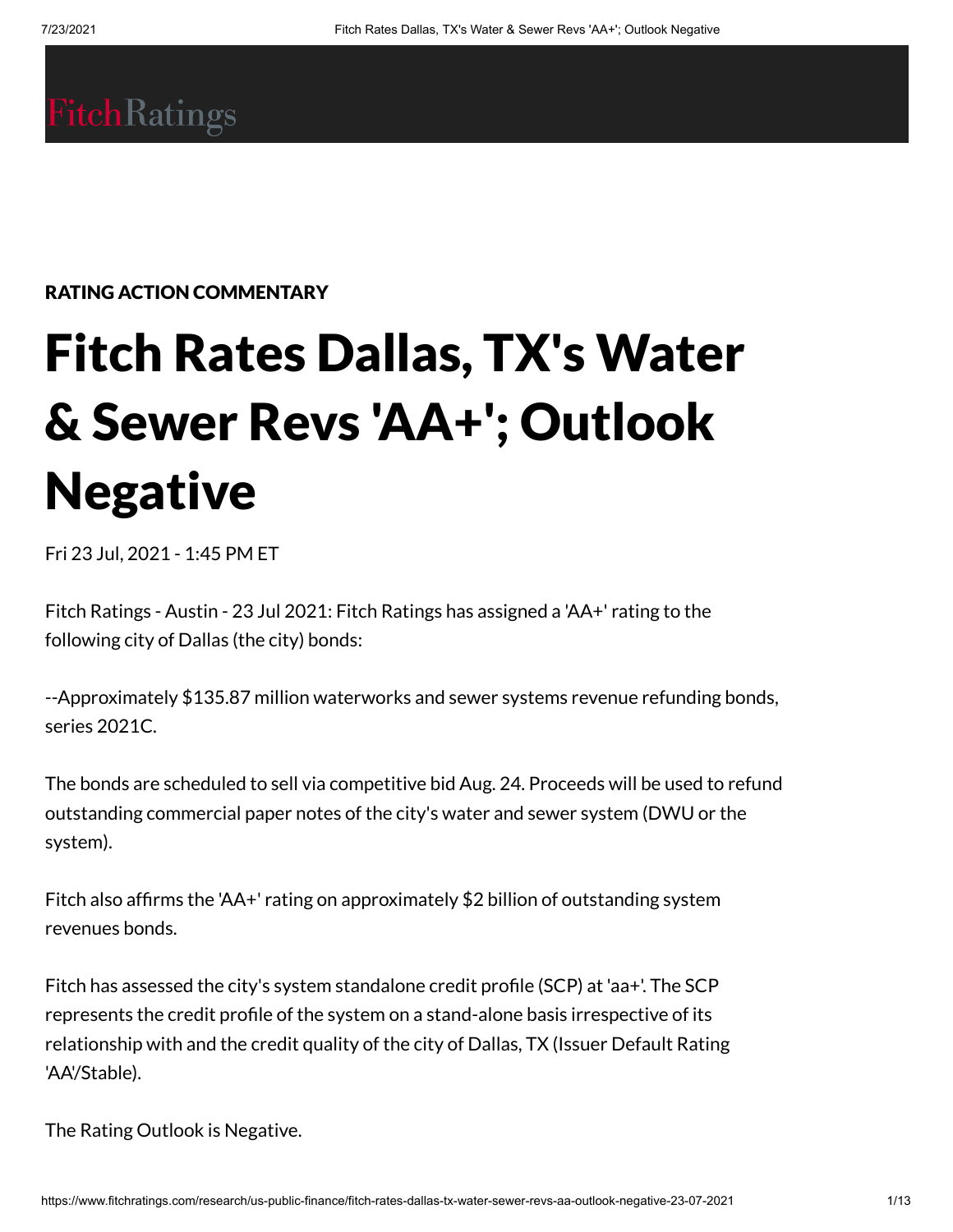## ANALYTICAL CONCLUSION

The system's 'aa+' SCP and 'AA+' issue rating reflect the system's strong revenue defensibility, which is supported by its fundamental role as the regional water provider to a broad service area with favorable demographic trends. DWU's very low operating risk features high economies of scale and a capital planning and management assessment that is expected to remain favorable.

Fitch revised DWU's Outlook to Negative in May 2020 following weaker fiscal 2019 results. Additionally, planned debt issuances over the near horizon increased the possibility that costs would outpace revenue growth and lead to sustained elevated leverage. While fiscal 2020 leverage did increase incrementally, prospects for stronger revenue growth in Fitch's scenario analysis has improved the likelihood for a declining leverage trend to develop. System management currently anticipates additional rate increases for both wholesale and retail customers over the coming years with planned fiscal 2022 retail rates expected to grow by up to 1.5% and wholesale rates seeing larger increases. Even with the planned rate adjustments, system rates are expected to remain very affordable.

The system's leverage, expressed as net adjusted debt to adjusted funds available for debt service (FADS), rose to 9.3x in fiscals 2019 due a rate decrease coupled with reduced water demand from wet weather. Leverage increased in fiscal 2020 to 9.6x, impacted by increases in purchased water costs and growing debt. However, as a result of the impact of planned rate action, leverage now falls to 9.2x in fiscal 2021 Fitch's scenario analysis and then gradually decreases to the 8.0x range by fiscal 2025. This trend of declining leverage is a positive development, but realization of a drop in leverage along with continued expectation of further declines through the scenario horizon closer to 8.0x or below will be necessary to move the Outlook back to Stable.

DWU is in the midst of a large-scale capital project to build out the Integrated Pipeline project (IPL) in cooperation the Tarrant Regional Water District (TRWD) to access the city's next major water supply. As of January 2021, TRWD had issued \$714 million in contract revenue bonds on behalf of DWU with \$668.1 million currently outstanding. DWU's remaining capital costs associated with the IPL will be funded through two additional installments of approximately \$335 million, slated for fiscal 2024 (\$225 million) and fiscal 2026 (\$110 million).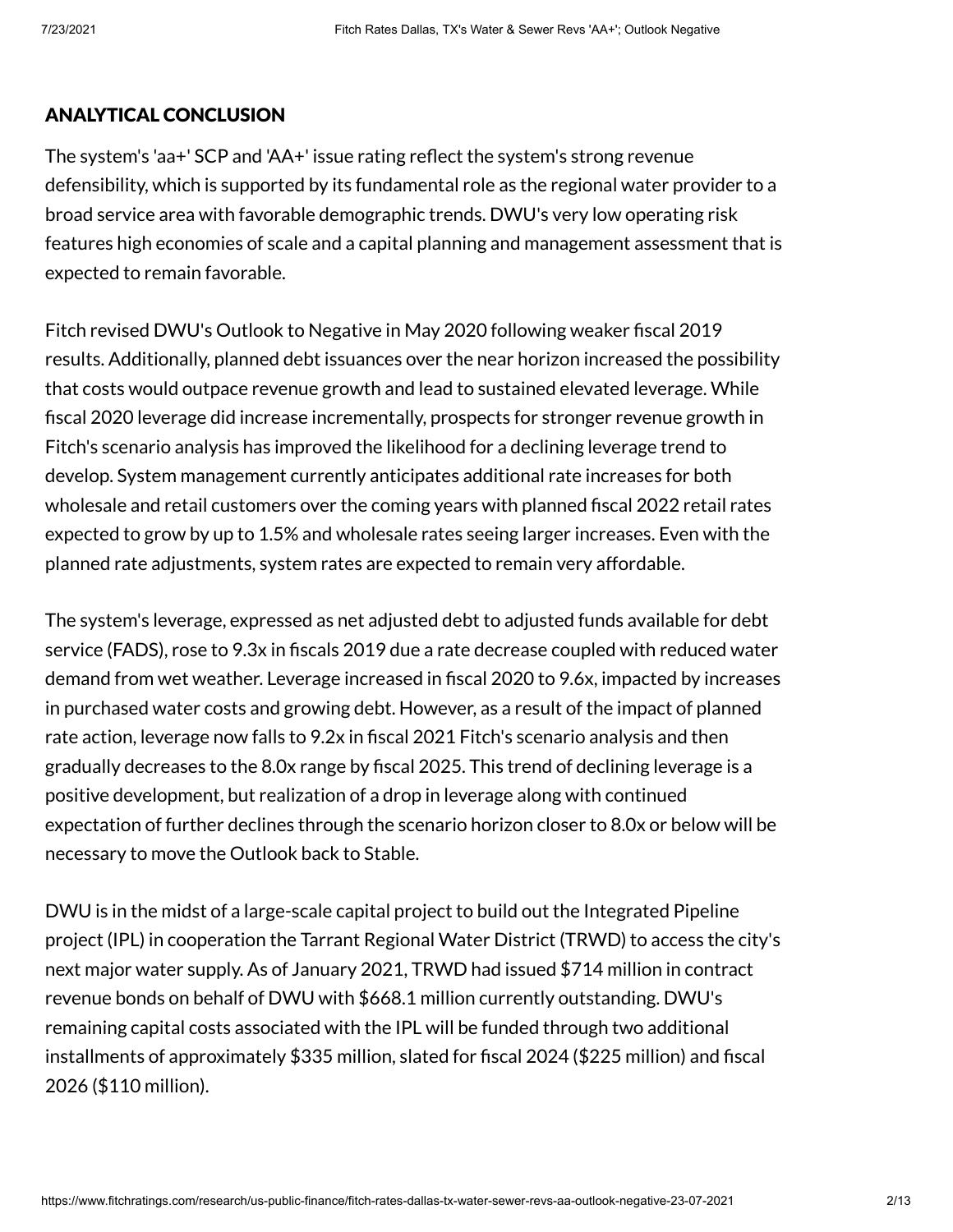## CREDIT PROFILE

The system serves an expansive territory, providing retail water and sewer service to over 1.3 million city residents. The system also provides wholesale treated water to 23 municipalities and wholesale sewer service to 11 customer cities in and around Dallas County (the county) with a population of over 1.2 million. Dallas County, which approximates the service area for both retail and treated wholesale water customers, has a population of over 2.6 million and five-year average annual growth is just under 1%.

DWU water is supplied through contractual agreements with surface reservoir operating entities that include Sabine River Authority (SRA), Upper Neches River Municipal Water Authority and the U.S. Army Corps of Engineers. Water is supplied to DWU from six surface water impoundments in the Elm Fort of the Trinity River including Lake Ray Hubbard owned by the City of Dallas and Lake Palestine, which is being connected to the DWU system through a contract with the TRWD. Water supply from these seven reservoirs is expected to provide dependable yield through at least 2050 once Lake Palestine is connected to the system around 2027. Water is treated at three water treatments plants and wastewater flows are treated at two wastewater treatment plants. A small portion of the system's wastewater treatment is provided by the City of Garland, TX and the Trinity River Authority.

Fitch considers the system to be a related entity to the city for rating purposes given the city's oversight of the system, including the authority to establish rates and operations. The credit quality of the city does not currently constrain the bond rating. However, as a result of being a related entity, the issue ratings could become constrained by a decline in the general credit quality of the city.

## Coronavirus Considerations

DWU's performance data through most recently available data has indicated modest revenue declines for fiscal 2020 as a result of the pandemic which were generally offset by reduced expenditures.

#### KEY RATING DRIVERS

#### **Revenue Defensibility 'aa'**

#### Strong Rate Flexibility; Expansive Service Area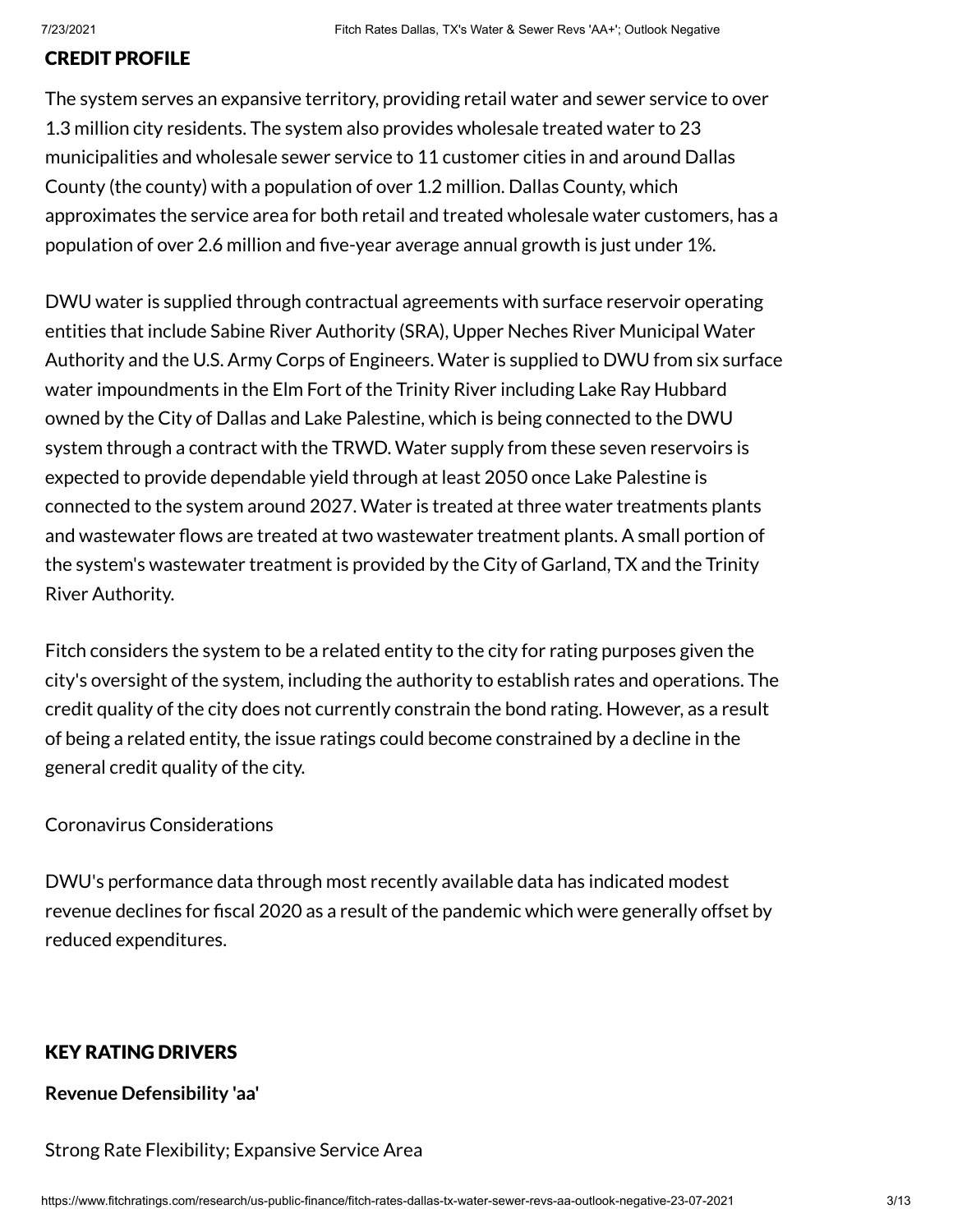The system's revenue defensibility is supported by DWU's extensive service area that includes the city and much of the neighboring suburban communities on a wholesale basis. The city anchors the large and diverse Dallas-Fort Worth regional economy. Rate increases have been regular and measured yet remain low relative to other large utilities both within and outside of the state. The assessment is further supported by the monopolistic nature of DWU's revenues and its legal independent authority to raise rates.

## **Operating Risks 'aa'**

Very Low Operating Cost Burden

DWU's operating risk assessment reflects its very low operating cost burden and favorable life cycle ratio. DWU continues to invest in system maintenance to address aged facilities while also investing in additional water resources in partnership with TRWD.

## **Financial Profile 'aa'**

Pressured Leverage Position

The system's leverage ratio has started to weaken due to declines in FADS, which were pressured by wet weather and recent rate declines. Based on planned debt issuances over the next few years, which include obligations associated with the final phase of the IPL, leverage may remain elevated for the current rating level. The liquidity cushion and coverage of full obligations (COFO) are sound and considered neutral to the assessment.

## ASYMMETRIC ADDITIVE RISK CONSIDERATIONS

No asymmetric additive risk considerations affected this rating determination.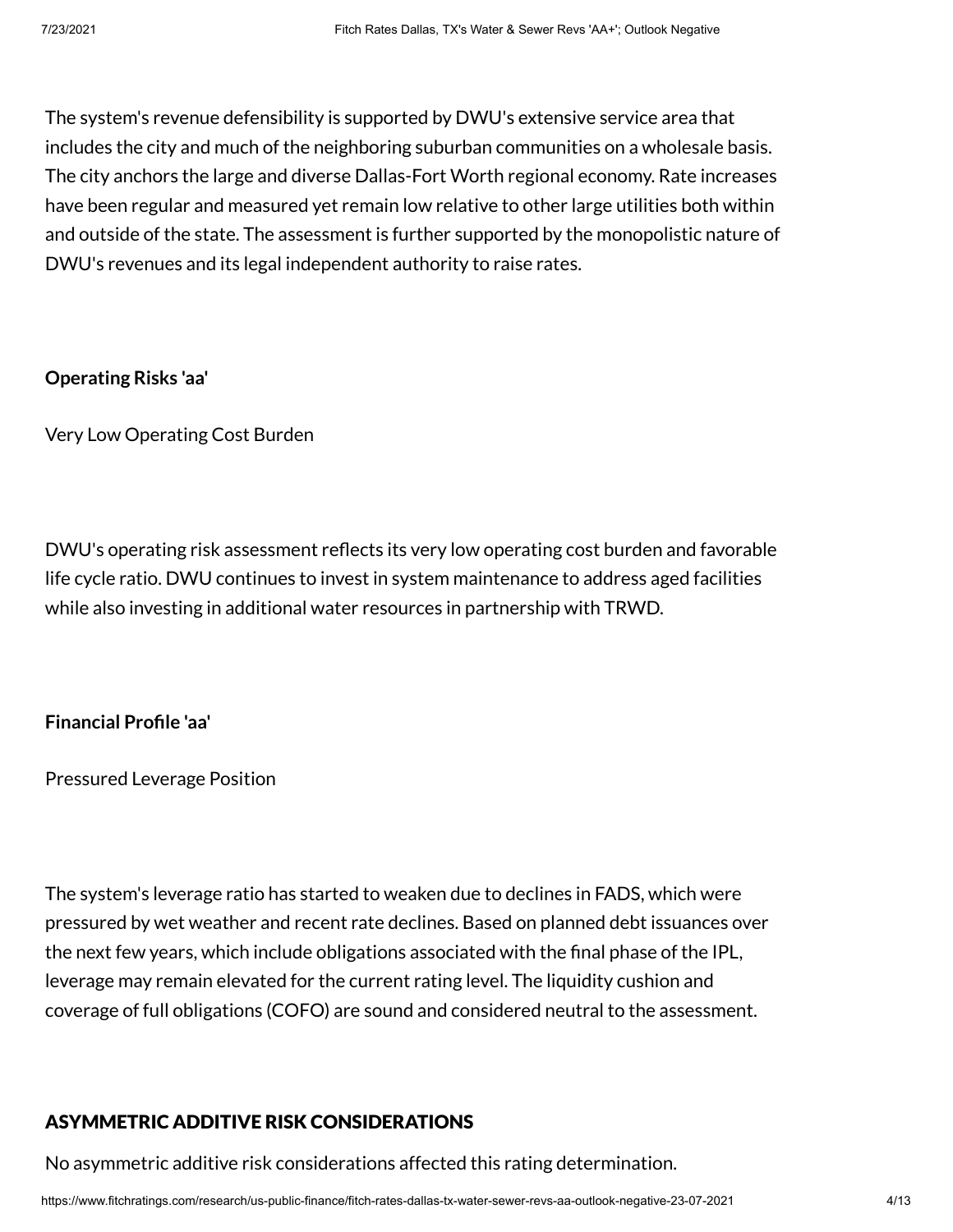#### RATING SENSITIVITIES

Factors that could, individually or collectively, lead to positive rating action/upgrade:

--Sustained trend of leverage that approximates 5x through Fitch's base and stress case.

Factors that could, individually or collectively, lead to negative rating action/downgrade:

--Failure for the leverage trend to decline over the next few years, ultimately trending closer to 8.0x.

--Change in capital planning that results in elevated life cycle investment needs and an increase in life cycle ratio.

#### BEST/WORST CASE RATING SCENARIO

International scale credit ratings of Sovereigns, Public Finance and Infrastructure issuers have a best-case rating upgrade scenario (defined as the 99th percentile of rating transitions, measured in a positive direction) of three notches over a three-year rating horizon; and a worst-case rating downgrade scenario (defined as the 99th percentile of rating transitions, measured in a negative direction) of three notches over three years. The complete span of best- and worst-case scenario credit ratings for all rating categories ranges from 'AAA' to 'D'. Best- and worst-case scenario credit ratings are based on historical performance. For more information about the methodology used to determine sectorspecific best- and worst-case scenario credit ratings, visit [https://www.fitchratings.com/site/re/10111579.](https://www.fitchratings.com/site/re/10111579)

#### **SECURITY**

Bonds are secured by a first lien on the net revenues of the combined water and sewer system after payment of operating and maintenance expenses (including debt service on TRWD debt issued for DWU's portion of the IPL).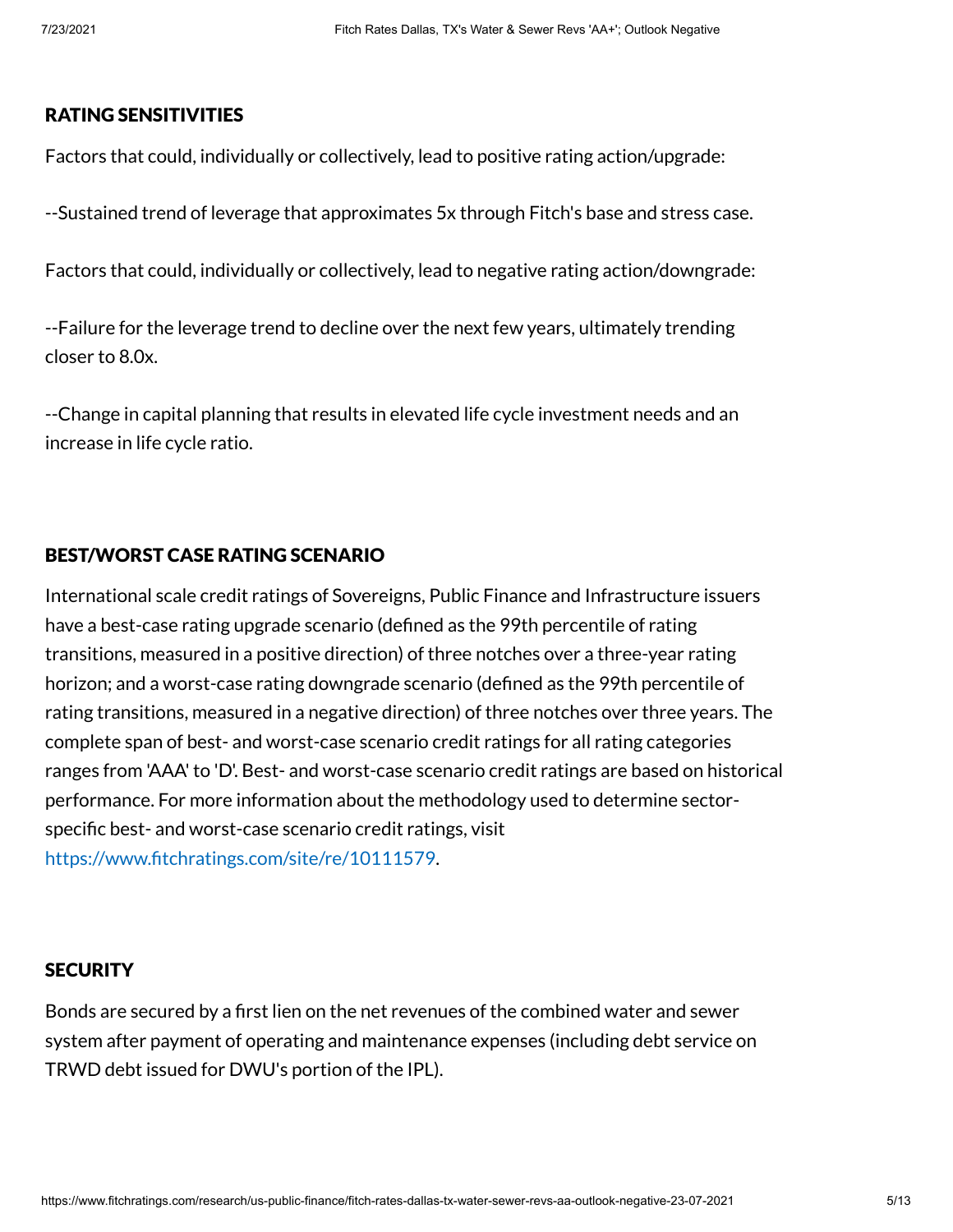#### REVENUE DEFENSIBILITY

Revenue defensibility is very strong, assessed at 'aa' with all of DWU's revenues derived from services or business lines exhibiting monopolistic characteristics in a service area with favorable demographic trends. DWU revenues are comprised of retail customers (about 85%) and wholesale customers (about 15%). The city is among the three largest cities in Texas and among the 10 largest in the U.S. The city is a center for technology, trade, finance and healthcare; it also ranks among the top visitor and leisure destinations in the state. The system has independent legal ability to increase service rates without external approval.

Adopted fiscal 2021 water and sewer rates for residential retail customers produce a monthly bill of \$64.37 (assuming Fitch's standard usage of 7,500 gallons per month for water and 6,000 gallons per month for sewer). Rate increases have been regular and measured yet remain low relative to other large utilities both within and outside of the state. Continued moderate planned adjustments should preserve a favorable degree of flexibility going forward.

Legal resolution involving rate disputes with SRA resulted in DWU providing rate relief to retail and wholesale customers in the form of a 6% rate reduction in fiscal 2019. Retail customers saw a 1% rate increase in fiscal 2021 after rates remained flat for fiscal 2020, with wholesale customers seeing about a 2% increase. City Council has a very long history of adopting recommended rate adjustments. DWU management is planning for continued retail rate increases of 1.5% - 4% over the next few years. Wholesale treated and untreated water rates for fiscal 2022 will see large increases of about 9% and 16%, respectively, with wastewater rates growing by a more modest 2.5%. Increases in wholesale water rates take into consideration additional costs associated with accessing new water sources.

#### OPERATING RISKS

The system's operating risk profile is assessed at 'aa', which takes into consideration a very low operating cost burden with moderate life cycle investment needs. Favorably, capital spending has exceeded depreciation annually over the last five years and is expected to continue as DWU has a robust capital plan to address long range water supply and continuing system maintenance.

The system's operating cost burden is a very favorable \$2,428 per million gallons (mg) of water produced for fiscal 2020, well below Fitch's \$6,500 per mg threshold for the 'aa' assessment. The city's conservation measures over the past two decades has resulted in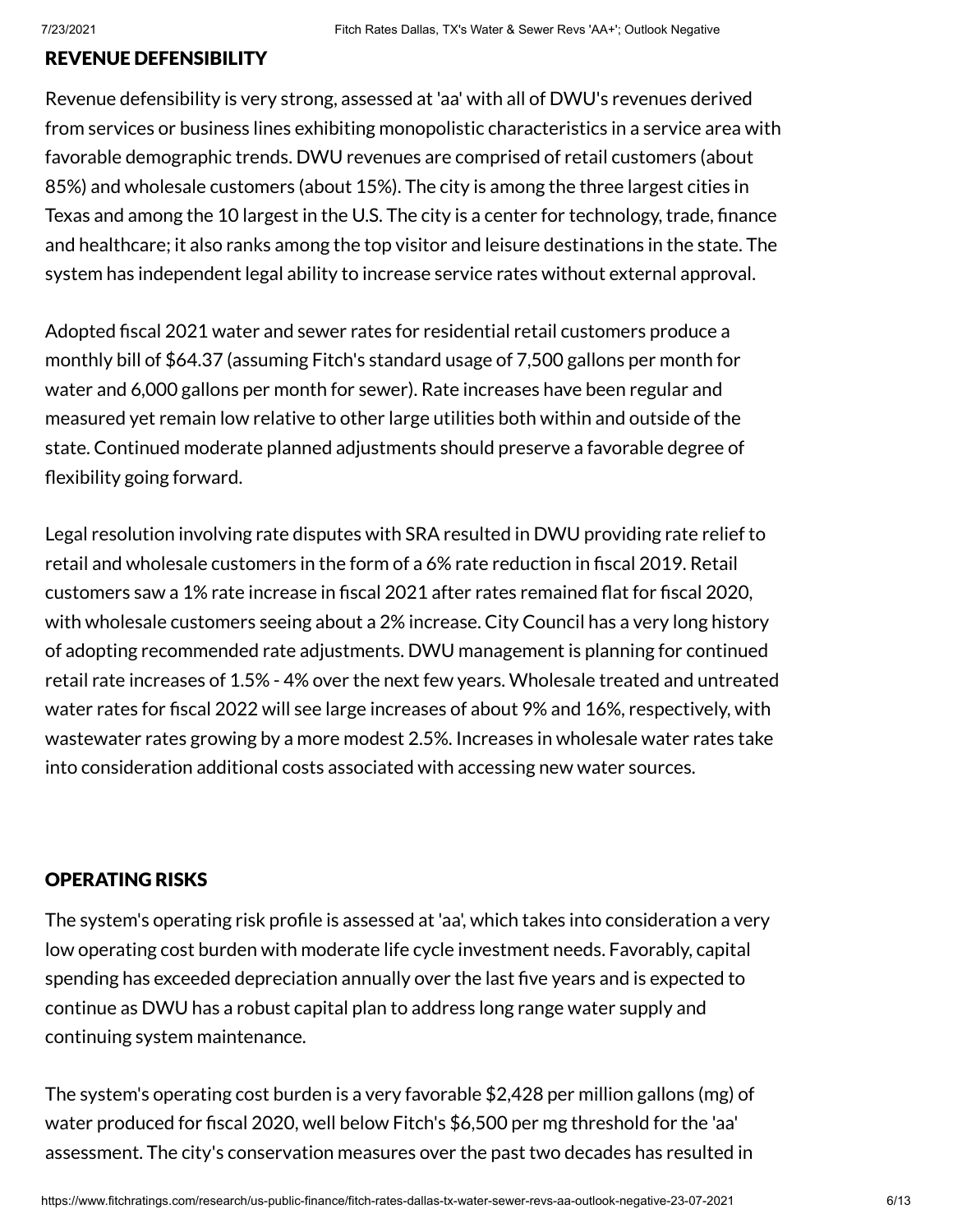reduced water demand. This decline in turn has postponed the need for additional water supplies and generally lowered capital and operating costs over the long term. Consumption has leveled off and the city feels they have reached their base line consumption of about 135 billion to 139 billion gallons annually. From year to year, demand is still very weather dependent and rate revenues fluctuate based on weather-driven water use.

Most near-term capital needs are geared towards renewal and replacement of existing infrastructure and maintaining regulatory compliance, with a significant portion of costs devoted to replacing aging water and wastewater mains. Total capital costs for fiscal years 2021-2025 total about \$1.7 billion excluding costs related to the IPL, with annual spending between \$323 million and \$345 million.

DWU is partnering with TRWD for the completion of the IPL to access DWU contractual water rights in Lake Palestine. The project allows DWU to share the costs of water transmission from the lake and TRWD is issuing all the bonds for the project, including DWU's share. TRWD issued \$240 million of contract revenues bonds for DWU's next installment for the IPL in fiscal 2021 with the remaining additional debt related to the IPL expected in fiscal 2024 (\$225 million) and fiscal 2026 (\$110 million).

## FINANCIAL PROFILE

The financial profile is assessed at 'aa'. Fitch's calculated leverage ratio was 9.6x at the end of fiscal 2020, which is at the higher end of the assessment range. The liquidity profile is neutral to the rating with COFO at 1.1x and a liquidity cushion of 222 days at the close of fiscal 2020. DWU's liquidity cushion remains strong at about 200 days or more since fiscal 2017. COFO dipped to 0.84x in fiscal 2017 due to one-time large pension expenses related to adopted pension reforms but has remained over 1x since. Fitch-calculated total debt service coverage was 1.3x in fiscal 2020.

Leverage had trended downward in recent years from 9.8x in fiscal 2015 to 7.8x is fiscal 2018, which was supported by an uptick in water demand during more normal hydrological conditions. However, rate decreases in fiscal 2019 coupled with reduced demand from wet weather resulted in a sharp decline in revenues, pushing leverage up past 9x. Leverage remained above 9x for fiscal 2020 due to higher purchased water costs and additional debt, despite a modest rebound in revenues.

## Fitch Analytical Stress Test (FAST)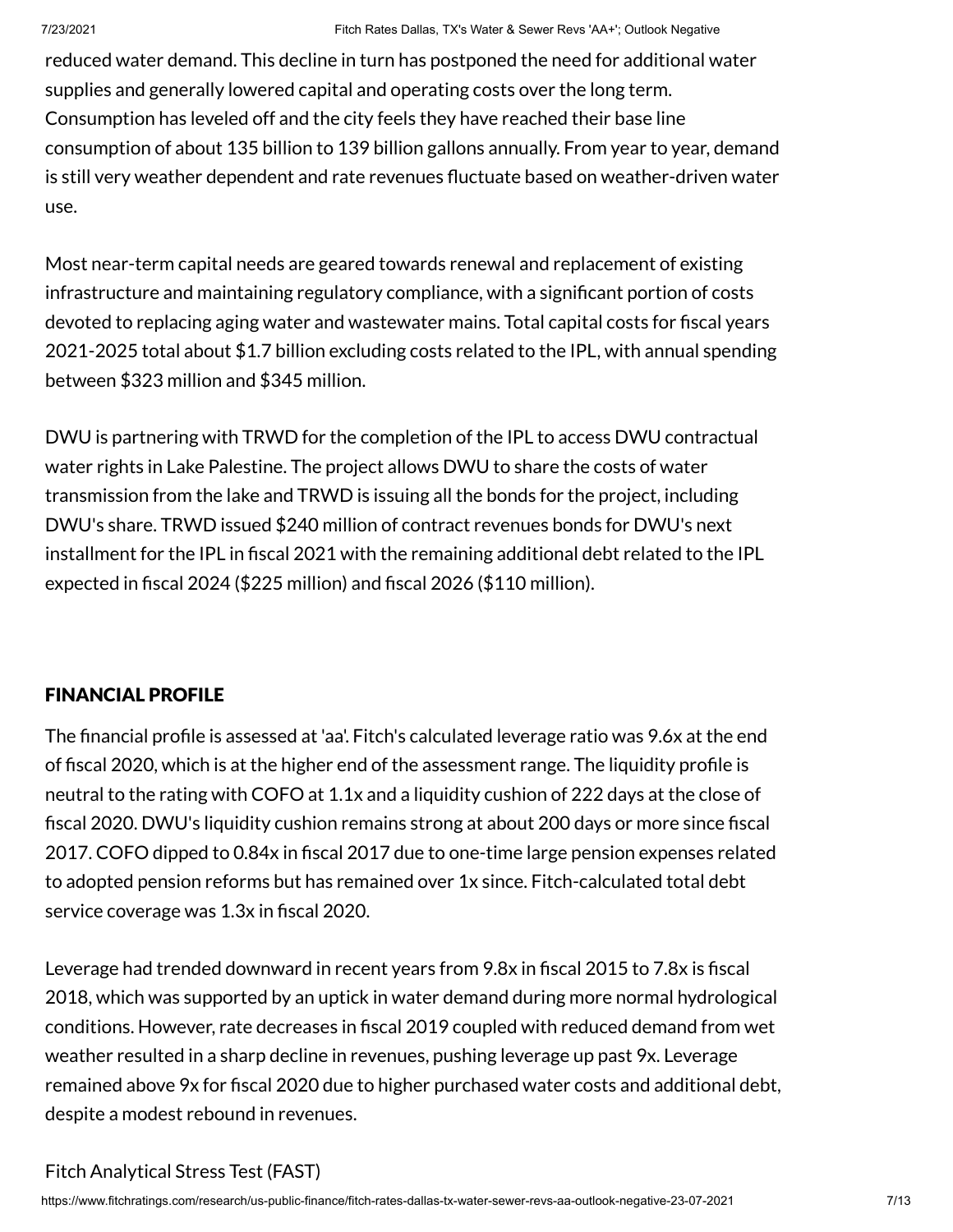The FAST considers the potential trend of key ratios in a base case and a stress case, with the stress case designed to impose capital costs 10% above expected levels and evaluate potential variability in projected key ratios. Fitch used management's provided forecast, CIP and expected debt issuance (including IPL related debt) in formulating the FAST base case scenario. Fitch made additional reasonable assumptions surrounding revenue and expense growth in the final three years of the FAST based on discussions with management. Overall Fitch expects that planned rate adjustments will increase revenues to between 3.7% - 6%, which leads to improvement in FADS.

Factoring in these assumptions, fiscal 2021 leverage in the FAST base and stress cases is expected to see modest declines to 9.2x and 9.3x, respectively, driven by the IPL issuance. Thereafter, leverage is expected to gradually decline by fiscal 2025 to around 8.0x and 8.4x in the FAST base and stress cases, respectively.

## SOURCES OF INFORMATION

In addition to the sources of information identified in Fitch's applicable criteria specified below, this action was informed by information from Lumesis.

## REFERENCES FOR SUBSTANTIALLY MATERIAL SOURCE CITED AS KEY DRIVER OF RATING

The principal sources of information used in the analysis are described in the Applicable Criteria.

## PUBLIC RATINGS WITH CREDIT LINKAGE TO OTHER RATINGS

The rating is linked to the rating of the Tarrant Regional Water District, TX (City of Dallas water contract revenue bonds).

## ESG CONSIDERATIONS

Unless otherwise disclosed in this section, the highest level of ESG credit relevance is a score of '3'. This means ESG issues are credit-neutral or have only a minimal credit impact on the entity, either due to their nature or the way in which they are being managed by the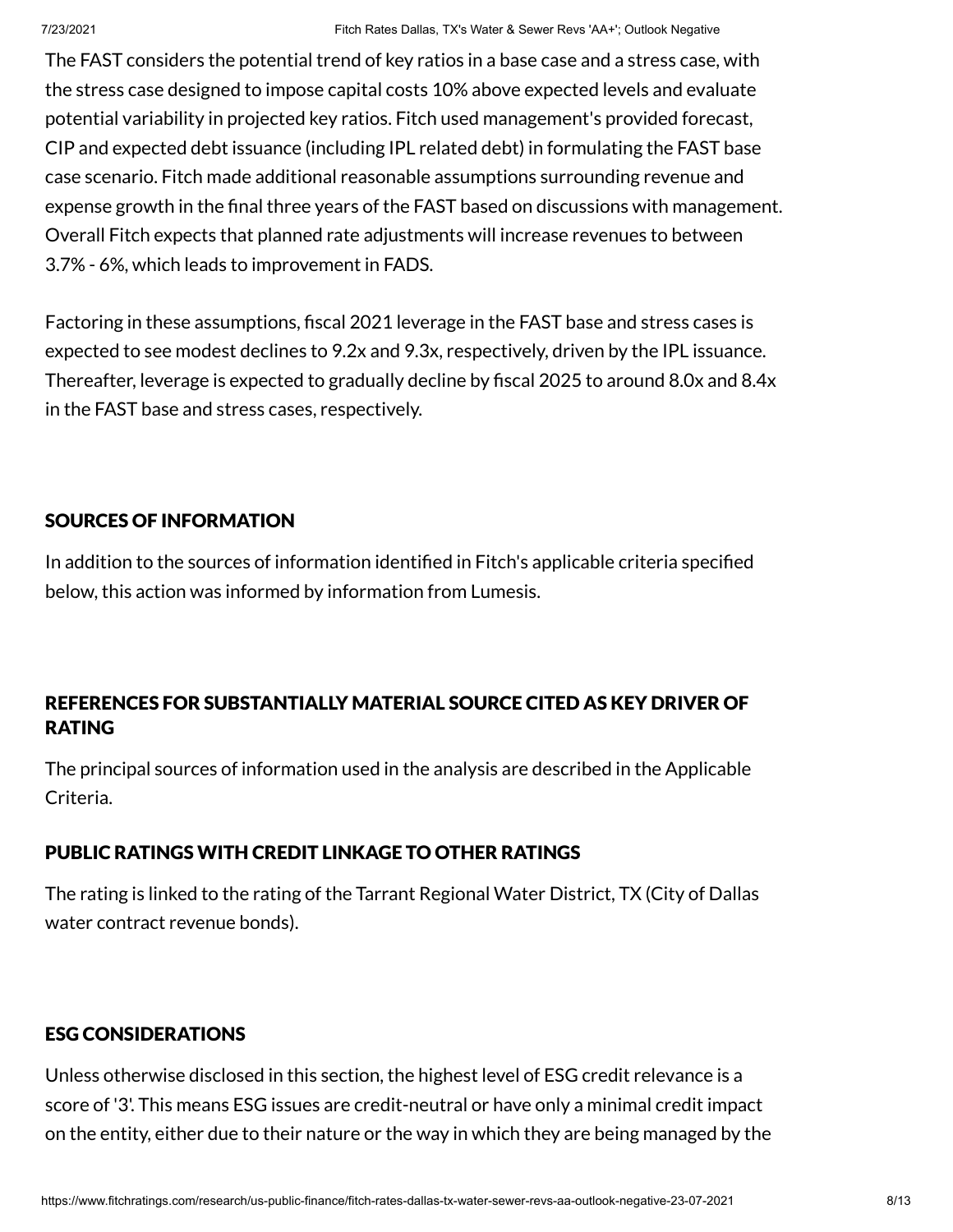entity. For more information on Fitch's ESG Relevance Scores, visit [www.fitchratings.com/esg](http://www.fitchratings.com/esg)

#### VIEW ADDITIONAL RATING DETAILS

## FITCH RATINGS ANALYSTS

## **Teri Wenck, CPA**

**Director** Primary Rating Analyst +1 512 215 3742 teri.wenck@fitchratings.com Fitch Ratings, Inc. 2600 Via Fortuna, Suite 330 Austin, TX 78746

#### **Gabriela Payne, CPA**

**Director** Secondary Rating Analyst +1 512 215 3731 gabriela.gutierrezpayne@fitchratings.com

#### **Douglas Scott**

Managing Director Committee Chairperson +1 512 215 3725 douglas.scott@fitchratings.com

## MEDIA CONTACTS

**Elizabeth Fogerty** New York +1 212 908 0526 elizabeth.fogerty@thefitchgroup.com

Additional information is available on [www.fitchratings.com](http://www.fitchratings.com/)

## APPLICABLE CRITERIA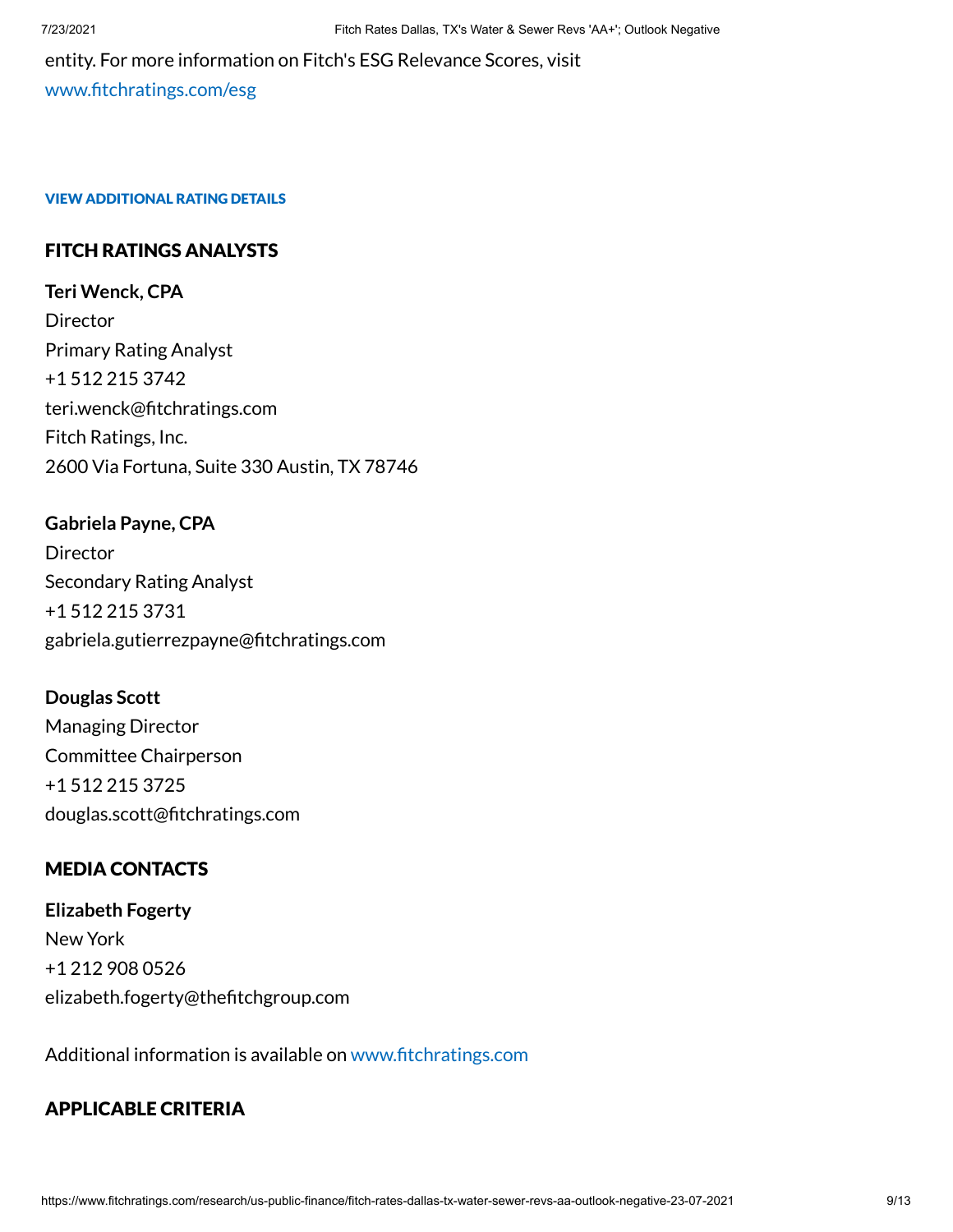Public Sector, [Revenue-Supported Entities](https://www.fitchratings.com/research/international-public-finance/public-sector-revenue-supported-entities-rating-criteria-23-02-2021) Rating Criteria (pub. 23 Feb 2021) (including rating assumption sensitivity)

U.S. Water and Sewer Rating Criteria (pub. 18 Mar 2021) (including rating [assumption](https://www.fitchratings.com/research/us-public-finance/us-water-sewer-rating-criteria-18-03-2021) sensitivity)

#### ADDITIONAL DISCLOSURES

[Dodd-Frank](https://www.fitchratings.com/research/us-public-finance/fitch-rates-dallas-tx-water-sewer-revs-aa-outlook-negative-23-07-2021/dodd-frank-disclosure) Rating Information Disclosure Form Solicitation Status

[Endorsement](#page-14-0) Policy

## ENDORSEMENT STATUS

Dallas (TX) EU Endorsed, UK Endorsed

## **DISCLAIMER**

ALL FITCH CREDIT RATINGS ARE SUBJECT TO CERTAIN LIMITATIONS AND DISCLAIMERS. PLEASE READ THESE LIMITATIONS AND DISCLAIMERS BY FOLLOWING THIS LINK: [HTTPS://WWW.FITCHRATINGS.COM/UNDERSTANDINGCREDITRATINGS](https://www.fitchratings.com/UNDERSTANDINGCREDITRATINGS). IN ADDITION, THE FOLLOWING [HTTPS://WWW.FITCHRATINGS.COM/RATING-](https://www.fitchratings.com/rating-definitions-document)DEFINITIONS-DOCUMENT DETAILS FITCH'S RATING DEFINITIONS FOR EACH RATING SCALE AND RATING CATEGORIES, INCLUDING DEFINITIONS RELATING TO DEFAULT. PUBLISHED RATINGS, CRITERIA, AND METHODOLOGIES ARE AVAILABLE FROM THIS SITE AT ALL TIMES. FITCH'S CODE OF CONDUCT, CONFIDENTIALITY, CONFLICTS OF INTEREST, AFFILIATE FIREWALL, COMPLIANCE, AND OTHER RELEVANT POLICIES AND PROCEDURES ARE ALSO AVAILABLE FROM THE CODE OF CONDUCT SECTION OF THIS SITE. DIRECTORS AND SHAREHOLDERS RELEVANT INTERESTS ARE AVAILABLE AT [HTTPS://WWW.FITCHRATINGS.COM/SITE/REGULATORY](https://www.fitchratings.com/site/regulatory). FITCH MAY HAVE PROVIDED ANOTHER PERMISSIBLE SERVICE TO THE RATED ENTITY OR ITS RELATED THIRD PARTIES. DETAILS OF THIS SERVICE FOR WHICH THE LEAD ANALYST IS BASED IN AN ESMA- OR FCA-REGISTERED FITCH RATINGS COMPANY (OR BRANCH OF SUCH A COMPANY) CAN BE FOUND ON THE ENTITY SUMMARY PAGE FOR THIS ISSUER ON THE FITCH RATINGS WEBSITE.

#### READ LESS

## COPYRIGHT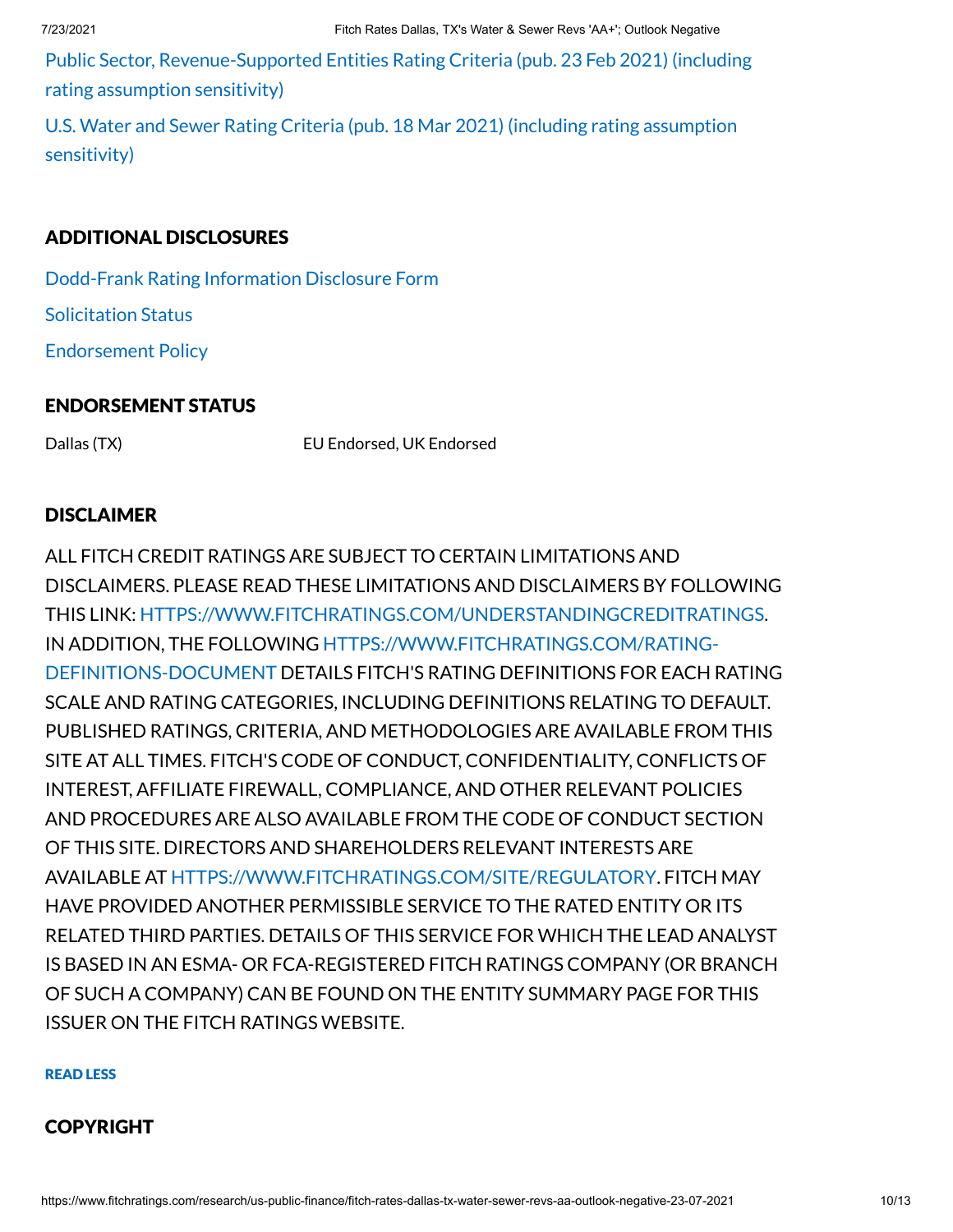Copyright © 2021 by Fitch Ratings, Inc., Fitch Ratings Ltd. and its subsidiaries. 33 Whitehall Street, NY, NY 10004. Telephone: 1-800-753-4824, (212) 908-0500. Fax: (212) 480-4435. Reproduction or retransmission in whole or in part is prohibited except by permission. All rights reserved. In issuing and maintaining its ratings and in making other reports (including forecast information), Fitch relies on factual information it receives from issuers and underwriters and from other sources Fitch believes to be credible. Fitch conducts a reasonable investigation of the factual information relied upon by it in accordance with its ratings methodology, and obtains reasonable verification of that information from independent sources, to the extent such sources are available for a given security or in a given jurisdiction. The manner of Fitch's factual investigation and the scope of the thirdparty verification it obtains will vary depending on the nature of the rated security and its issuer, the requirements and practices in the jurisdiction in which the rated security is offered and sold and/or the issuer is located, the availability and nature of relevant public information, access to the management of the issuer and its advisers, the availability of preexisting third-party verifications such as audit reports, agreed-upon procedures letters, appraisals, actuarial reports, engineering reports, legal opinions and other reports provided by third parties, the availability of independent and competent third- party verification sources with respect to the particular security or in the particular jurisdiction of the issuer, and a variety of other factors. Users of Fitch's ratings and reports should understand that neither an enhanced factual investigation nor any third-party verification can ensure that all of the information Fitch relies on in connection with a rating or a report will be accurate and complete. Ultimately, the issuer and its advisers are responsible for the accuracy of the information they provide to Fitch and to the market in offering documents and other reports. In issuing its ratings and its reports, Fitch must rely on the work of experts, including independent auditors with respect to financial statements and attorneys with respect to legal and tax matters. Further, ratings and forecasts of financial and other information are inherently forward-looking and embody assumptions and predictions about future events that by their nature cannot be verified as facts. As a result, despite any verification of current facts, ratings and forecasts can be affected by future events or conditions that were not anticipated at the time a rating or forecast was issued or affirmed. The information in this report is provided "as is" without any representation or warranty of any kind, and Fitch does not represent or warrant that the report or any of its contents will meet any of the requirements of a recipient of the report. A Fitch rating is an opinion as to the creditworthiness of a security. This opinion and reports made by Fitch are based on established criteria and methodologies that Fitch is continuously evaluating and updating. Therefore, ratings and reports are the collective work product of Fitch and no individual, or group of individuals, is solely responsible for a rating or a report. The rating does not address the risk of loss due to risks other than credit risk, unless such risk is specifically mentioned. Fitch is not engaged in the offer or sale of any security. All Fitch reports have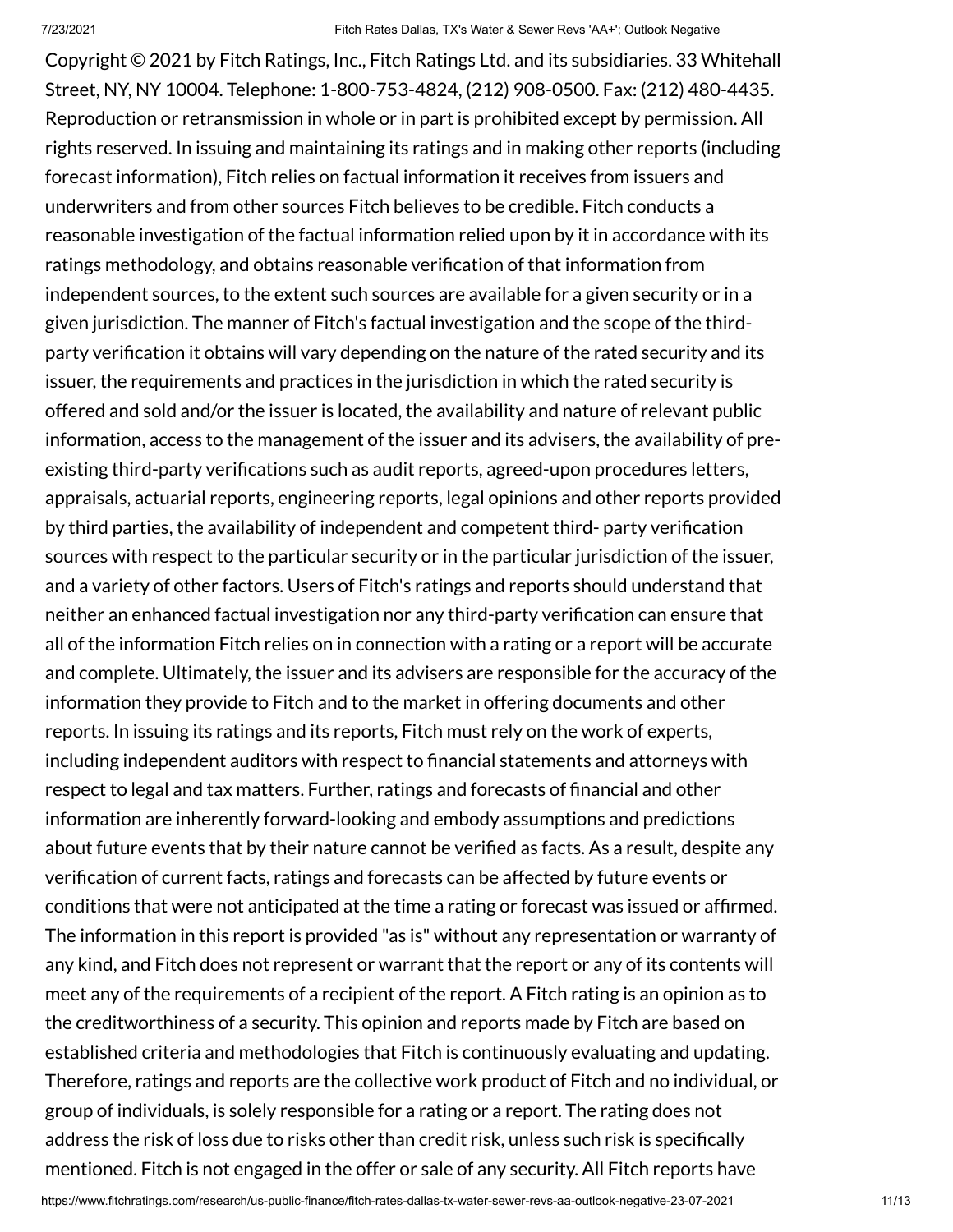shared authorship. Individuals identified in a Fitch report were involved in, but are not solely responsible for, the opinions stated therein. The individuals are named for contact purposes only. A report providing a Fitch rating is neither a prospectus nor a substitute for the information assembled, verified and presented to investors by the issuer and its agents in connection with the sale of the securities. Ratings may be changed or withdrawn at any time for any reason in the sole discretion of Fitch. Fitch does not provide investment advice of any sort. Ratings are not a recommendation to buy, sell, or hold any security. Ratings do not comment on the adequacy of market price, the suitability of any security for a particular investor, or the tax-exempt nature or taxability of payments made in respect to any security. Fitch receives fees from issuers, insurers, guarantors, other obligors, and underwriters for rating securities. Such fees generally vary from US\$1,000 to US\$750,000 (or the applicable currency equivalent) per issue. In certain cases, Fitch will rate all or a number of issues issued by a particular issuer, or insured or guaranteed by a particular insurer or guarantor, for a single annual fee. Such fees are expected to vary from US\$10,000 to US\$1,500,000 (or the applicable currency equivalent). The assignment, publication, or dissemination of a rating by Fitch shall not constitute a consent by Fitch to use its name as an expert in connection with any registration statement filed under the United States securities laws, the Financial Services and Markets Act of 2000 of the United Kingdom, or the securities laws of any particular jurisdiction. Due to the relative efficiency of electronic publishing and distribution, Fitch research may be available to electronic subscribers up to three days earlier than to print subscribers.

For Australia, New Zealand, Taiwan and South Korea only: Fitch Australia Pty Ltd holds an Australian financial services license (AFS license no. 337123) which authorizes it to provide credit ratings to wholesale clients only. Credit ratings information published by Fitch is not intended to be used by persons who are retail clients within the meaning of the Corporations Act 2001

Fitch Ratings, Inc. is registered with the U.S. Securities and Exchange Commission as a Nationally Recognized Statistical Rating Organization (the "NRSRO"). While certain of the NRSRO's credit rating subsidiaries are listed on Item 3 of Form NRSRO and as such are authorized to issue credit ratings on behalf of the NRSRO (see

[https://www.fitchratings.com/site/regulatory\)](https://www.fitchratings.com/site/regulatory), other credit rating subsidiaries are not listed on Form NRSRO (the "non-NRSROs") and therefore credit ratings issued by those subsidiaries are not issued on behalf of the NRSRO. However, non-NRSRO personnel may participate in determining credit ratings issued by or on behalf of the NRSRO.

#### READ LESS

## SOLICITATION STATUS